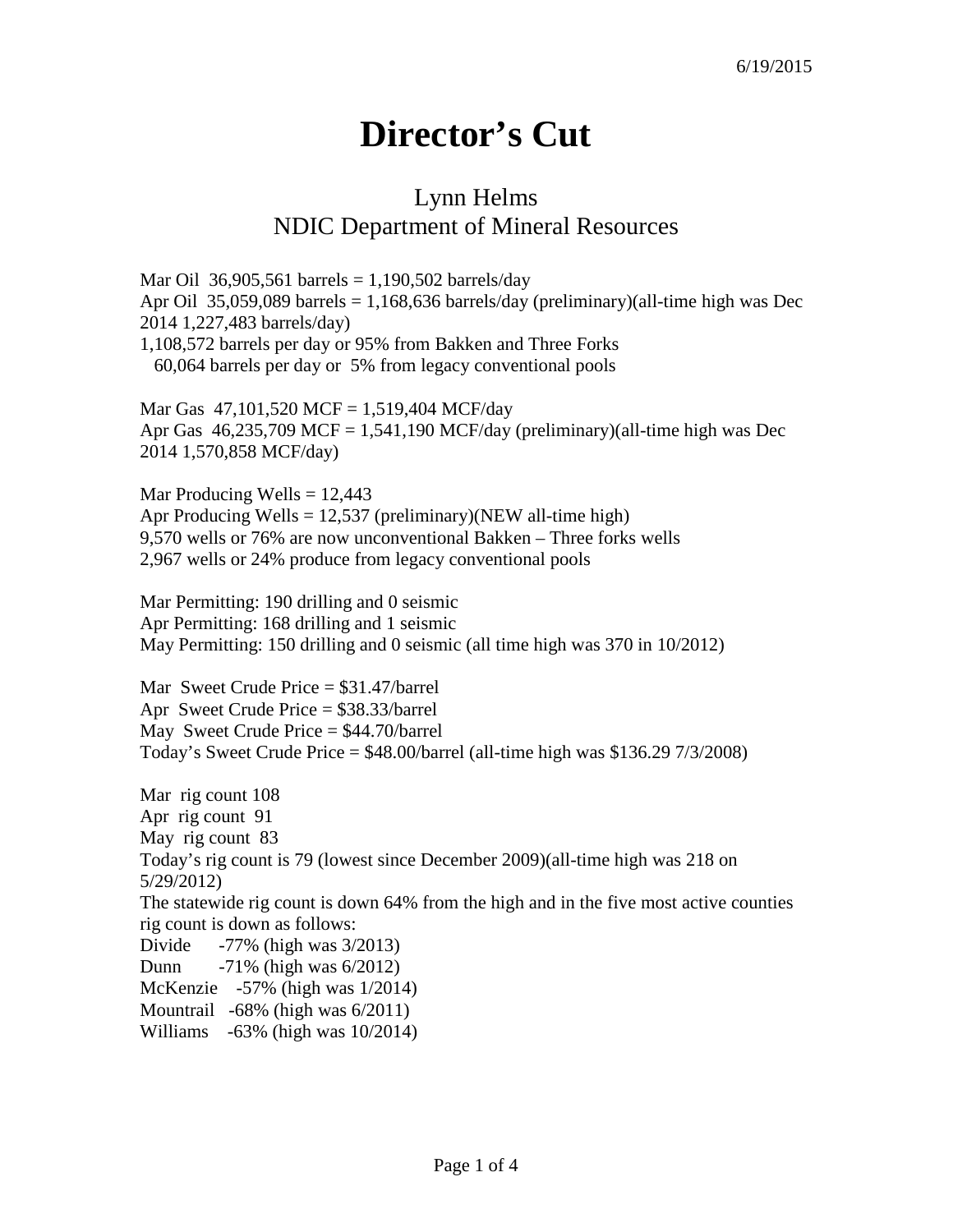## Comments:

The drilling rig count dropped 17 from March to April, 8 more from April to May, and has since fallen 4 more from May to today. Operators have each been experimenting with running 1 to 2 fewer rigs than their planned 2015 minimum to see if drill times and efficiencies will continue to improve. This has resulted in a current active drilling rig count that is 5 to 8 rigs below what was operators indicated would be their 2015 average if oil price remained below \$65/barrel. The number of well completions dropped sharply from 244(final) in March to 94(preliminary) in April. Continued oil price weakness anticipated to last into next year is by far the primary reason for the slow-down. There was one significant precipitation event in the Dickinson area, 10 days with wind speeds in excess of 35 mph (too high for completion work), and no days with temperatures below -10F.

Over 98% of drilling now targets the Bakken and Three Forks formations.

At the end of April there were an estimated 925 wells waiting on completion services, an increase of 45. To maintain production near 1.2 million barrels per day, 110-120 completions must be made per month.

Crude oil take away capacity depends on rail deliveries to coastal refineries to remain adequate.

Rig count in the Williston Basin has begun to stabilize. Utilization rate for rigs capable of 20,000+ feet is about 45% and for shallow well rigs (7,000 feet or less) about 25%.

Drilling permit activity decreased slightly from March to April and significantly more from April to May as operators positioned themselves for low price 2015 budget scenarios.

The number of rigs actively drilling on federal surface in the Dakota Prairie Grasslands is unchanged at 0.

Activity on the Fort Berthold Reservation is as follows: 8 drilling rigs (2 on fee lands and 6 on trust lands) 340,478 barrels of oil per day (144,431 from trust lands & 196,047 from fee lands) 1,471 active wells (1,103 on trust lands & 368 on fee lands) 32 wells waiting on completion 493 approved drilling permits (323 on trust lands & 170 on fee lands) 1,897 additional potential future wells (1,165 on trust lands & 732 on fee lands)

Seismic activity remains very low which is typical for spring time in North Dakota. There are 5 surveys active/recording, 0 remediating, 0 suspended, and 0 permitted. There are now 5 buried micro-seismic arrays in North Dakota for monitoring and optimizing hydraulic fracturing.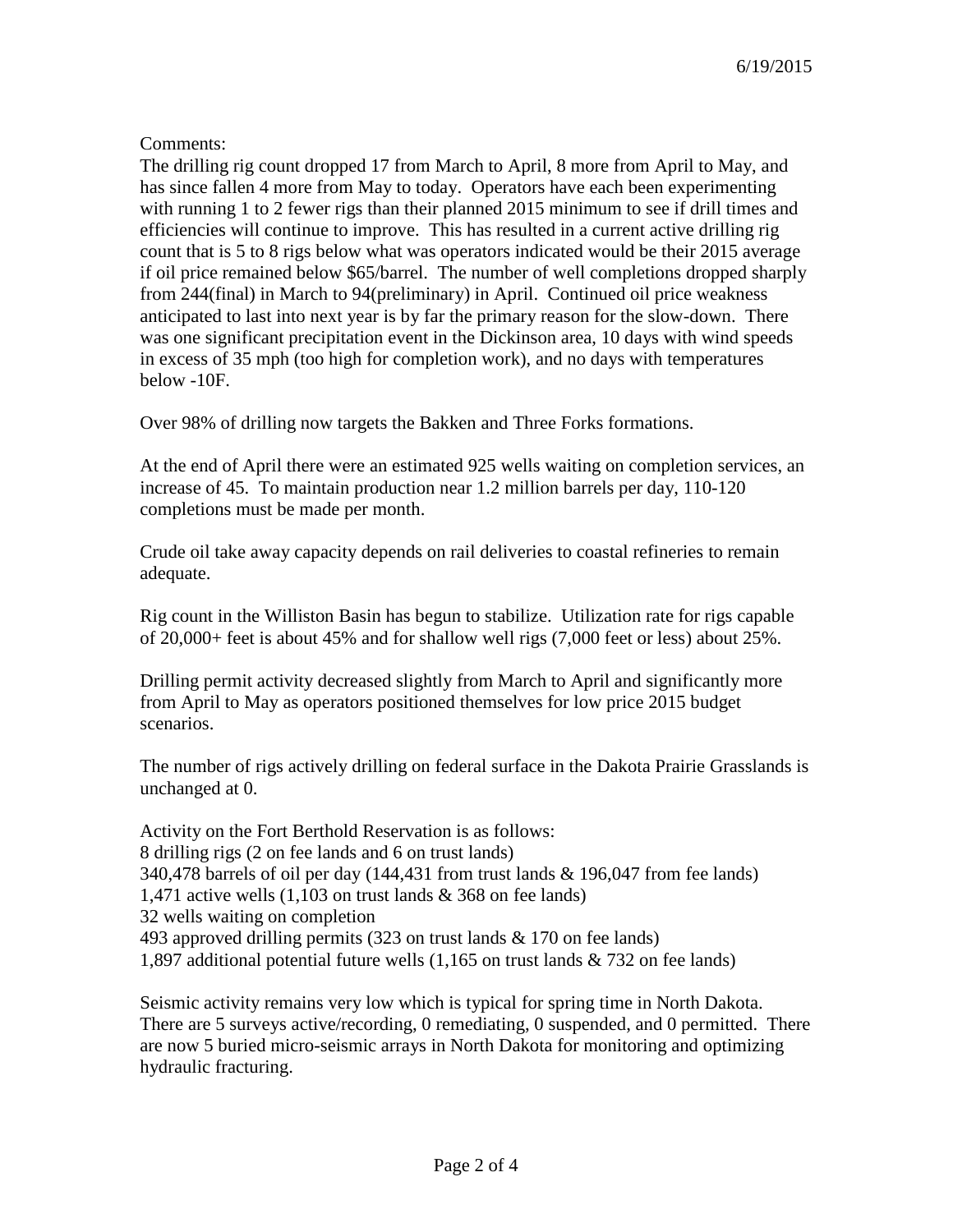North Dakota leasing activity is limited to renewals and top leases in the Bakken - Three Forks area.

US natural gas storage is now 1.9% above the five-year average indicating stable to slightly higher prices in the future. North Dakota shallow gas exploration could be economic at future gas prices, but is not at the current price. As you are aware the exploration well in Emmons County is no longer on confidential status as of 12/23/14. The well has not been completed yet, but appears to contain 2 pay sections totaling about 80 feet thick with very good gas shows.

The price of natural gas delivered to Northern Border at Watford City is up \$0.17 to \$2.45/MCF. This results in a current oil to gas price ratio of 20 to 1. The percentage of gas flared was down slightly to 18%. The Tioga gas plant was steady at 84% of full capacity, but expansion of gas gathering from south of Lake Sakakawea remains delayed. The April capture percentage was 82% with the daily volume of gas flared from March to April decreased 13.9 MMCFD. The historical high flared percent was 36% in 09/2011.

Gas capture statistics are as follows: Statewide 82% Statewide Bakken 82% Non-FBIR Bakken 81% FBIR Bakken 88% Trust FBIR Bakken 89% Fee FBIR 86% October - December 2014 capture target =74% January – December 2015 capture target  $=77\%$ 

BLM revised final regulations for hydraulic fracturing on federal and Indian lands were published in the CFR on 3/26/15 so they will go into effect 6/24/15. North Dakota, Colorado, and Utah have intervened in the Wyoming legal challenge of the rules have filed for a preliminary injunction to prevent the rules going into effect until the case is settled.

The North Dakota Legislature passed HB1432 which sets up a council to address Clean Water Act, Safe Drinking Water Act, Clean Air Act, and Endangered Species Act issues: BLM has started the process of new venting and flaring regulations with input sessions in Denver, Albuquerque, Dickinson, and Washington, DC.

BLM has published the North Dakota Greater Sage-Grouse Proposed Resource Management Plan Amendment and Final EIS. The 30-day protest period is scheduled to end June 29, 2015. Information on the plan and EIS can be found at the following web address: [https://www.blm.gov/epl-front](https://www.blm.gov/epl-front-office/eplanning/planAndProjectSite.do?methodName=dispatchToPatternPage¤tPageId=48797)[office/eplanning/planAndProjectSite.do?methodName=dispatchToPatternPage&c](https://www.blm.gov/epl-front-office/eplanning/planAndProjectSite.do?methodName=dispatchToPatternPage¤tPageId=48797) [urrentPageId=48797](https://www.blm.gov/epl-front-office/eplanning/planAndProjectSite.do?methodName=dispatchToPatternPage¤tPageId=48797)